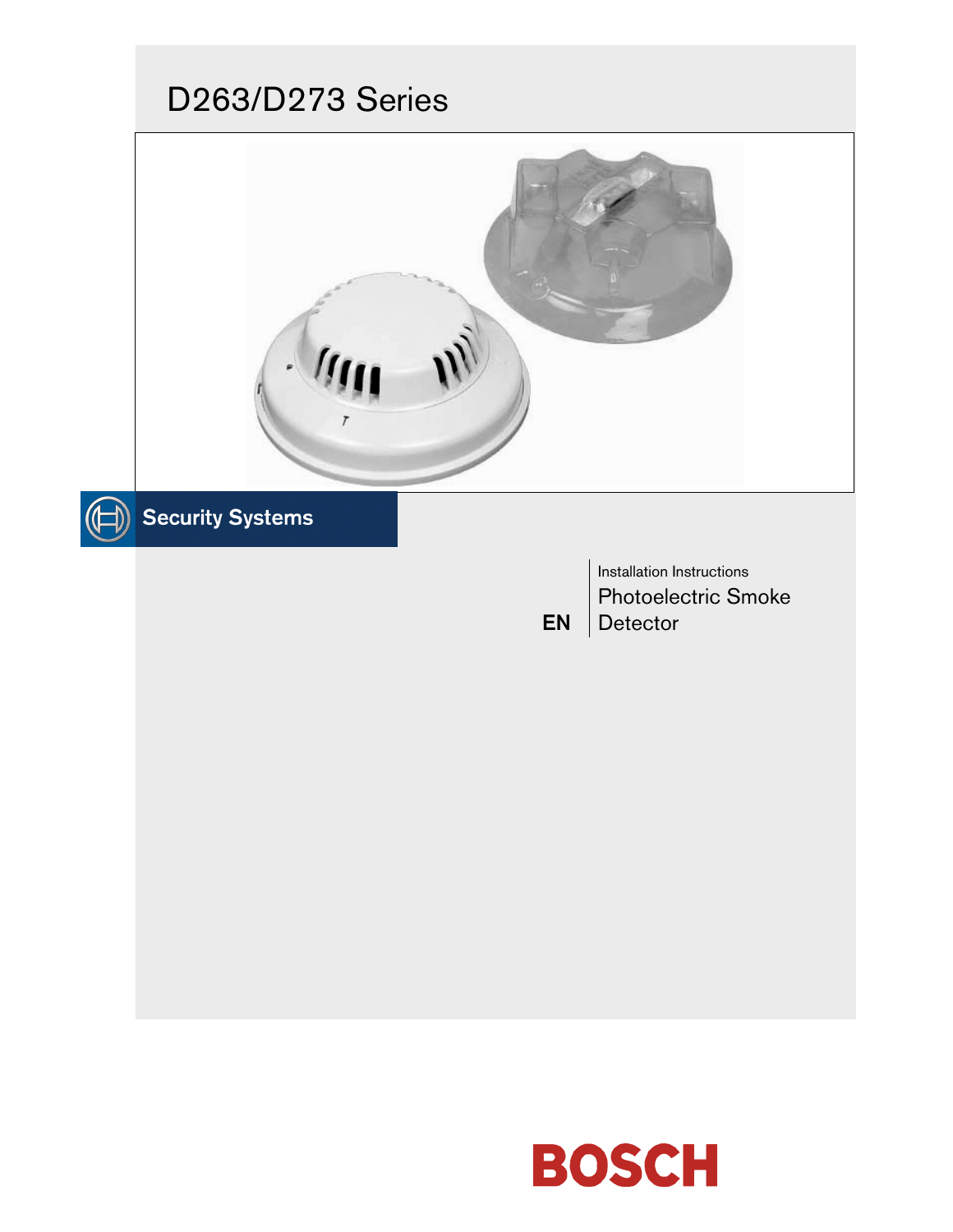### Notice

Install, test, and maintain the D263/D273 Series according to these instructions, NFPA 72, Local Codes and the authority having jurisdiction (AHJ). Failure to follow these instructions can result in the detectors not operating properly.



Bosch is not responsible for improperly installed, tested, or maintained devices.



Follow the procedures in these instructions to avoid personal injury or damage to equipment.

NFPA 72 requires performing a complete system-wide functional test following modifications, repairs, upgrades, or adjustments to the system's components, hardware, wiring, programming, software, and firmware.

### FCC Compliance

This device complies with Part 15 of the FCC Rules and the RSS-210 of Industry and Science Canada.

Operation is subject to the following two conditions:

- 1. this device may not cause harmful interference, and
- 2. this device must accept any interference received, including interference that may cause undesirable operation.

Changes or modifications not expressly approved by Bosch Security Systems can void the user's authority to operate the equipment.

# 1.0 Overview

These instructions cover the D263/D273 Series Photoelectric Smoke Detector installations in a fire system supervised by a Bosch fire alarm control panel (FACP).

The D263/D273 Series are UL Listed, open-area detectors designed for use with commercial fire protective signaling and household fire warning systems (refer to NFPA 72).

For commercial and industrial installations, space the detectors 30 ft (9.2 m) apart as recommended by NFPA 72.

An LED indicator flashes approximately every 3.5 sec to verify the detector has power and the smoke sampling circuitry is functioning. The LED latches ON during an alarm, allowing the user to easily verify individual detector alarms. After you clear the alarm condition, reset the detector by interrupting power.

The LED on the D273IS latches on during an alarm from heat but not from smoke.

Power supervision requires an optional end-of-line (EOL) power supervision device such as a D275, on the D273 Models without EOL relay, and an EOL resistor as specified by the control panel manufacturer. The D273ES, D273THE and D273THES have a built in EOL supervision relay and can be used as an equivalent to the D275.



- *6 Side view*
- *7 Dust cover*

# 2.0 Mounting

- 1. Remove the dust cover. The dust cover can be replaced during construction periods, but it must be removed after the alarm system is enabled.
- 2. Remove the detector from the mounting plate by pressing the locking tab and twisting it counterclockwise. If you do not want the locking tab, break if off now (refer to *Figure 2*).
- 3. Install the mounting plate, insert the wiring, and pull the wiring through the wire entrance.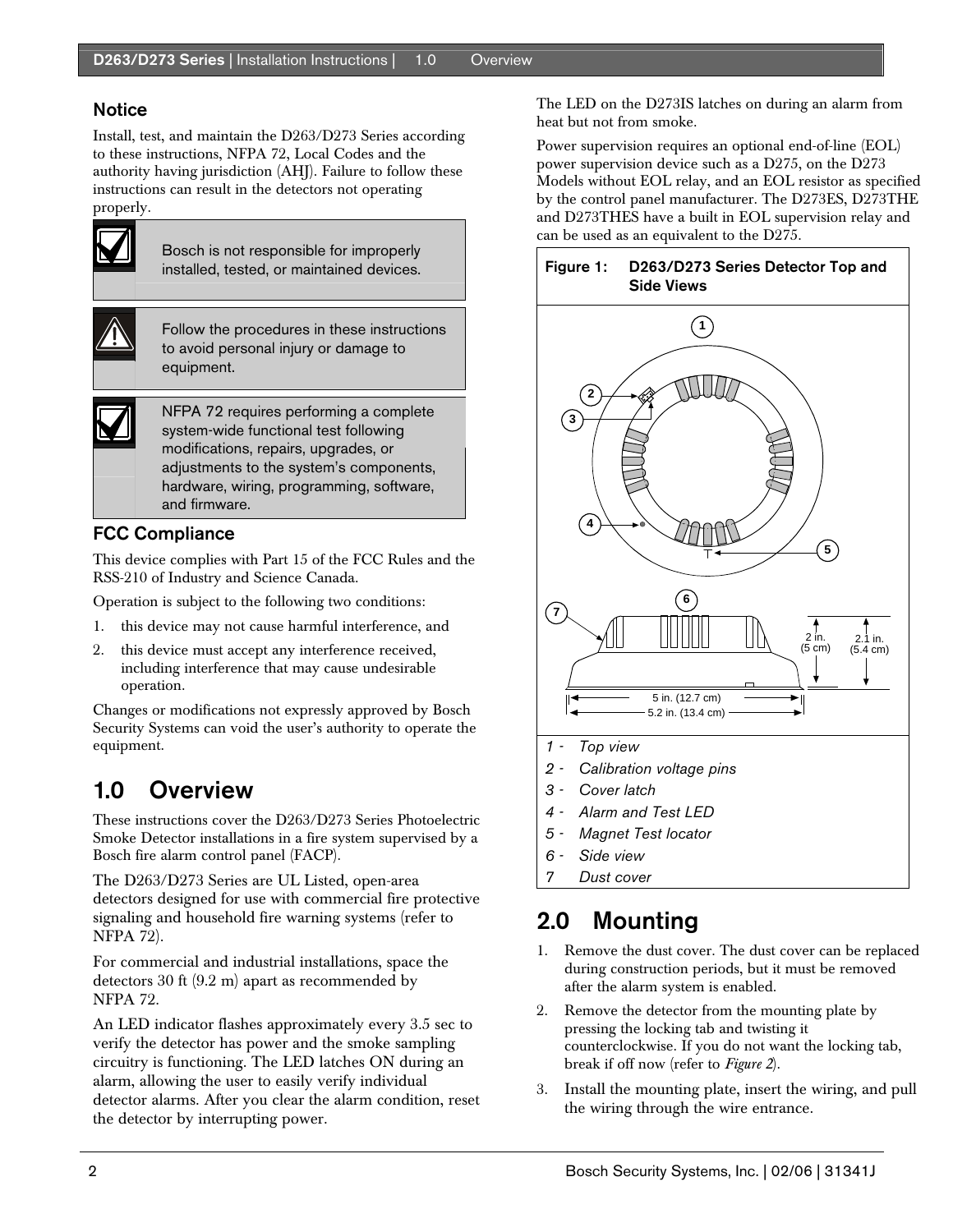

*2 - Locking tab* 

.

*3 - Mounting holes* 

## 3.0 Wiring

Before connecting or disconnecting any D263/D273 Series Detectors, remove all AC and battery power from the FACP. Failure to do so can result in personal injury and damage to the equipment.

The terminal block is removable. It might be easier to remove the terminal block from the detector before making the wire connections. Remove the terminal block by pulling it back and then pulling up. Refer to *Figures 3 through 8* on pages 3 through 5 for wiring details.

When all wiring connections are made, connect the detector to the mounting plate by twisting it clockwise into place.



Refer to your control panel's installation instructions for EOL resistor selection.

#### Figure 3: D263 Series/D263TH Wiring



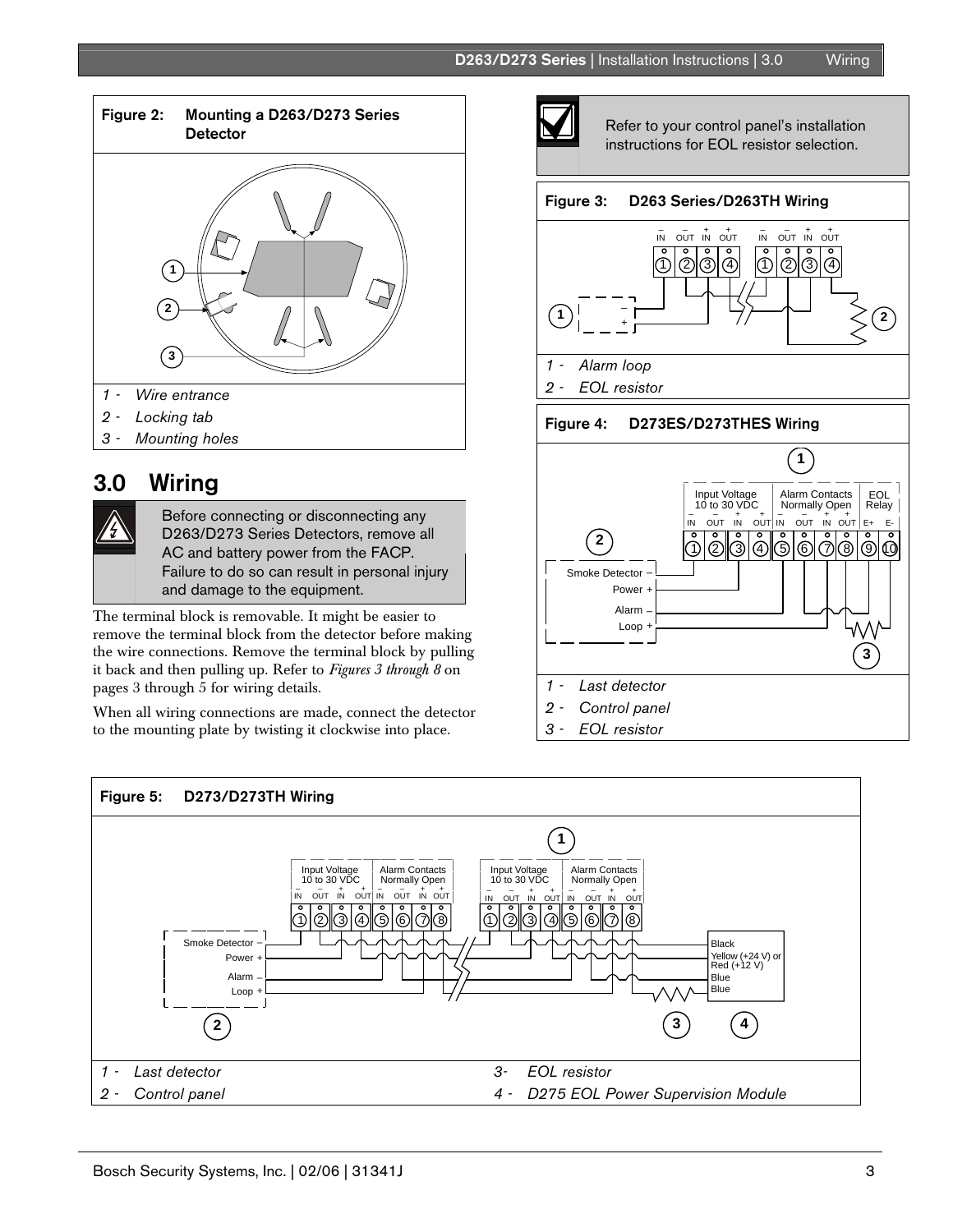

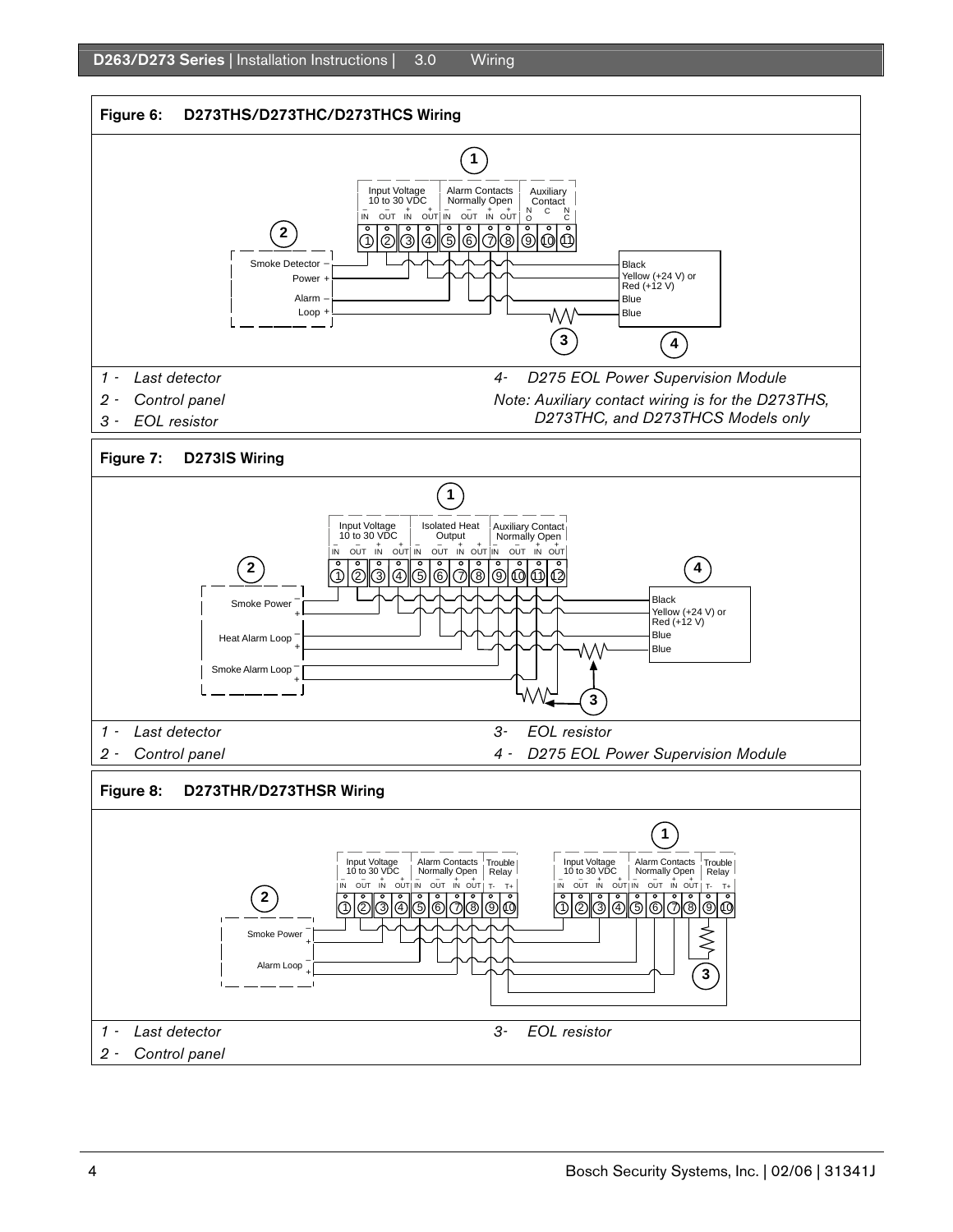D263/D273 Series | Installation Instructions | 4.0 Testing

## 4.0 Testing

### 4.1 Operational Testing

Before and after maintaining or testing the fire alarm system, notify all concerned parties.

- 1. Apply power to the system and check for alarms.
	- a. Note which detectors are in alarm (if any) and remove power to the system.
	- b. Remove the alarmed detectors and recheck for proper wiring.
	- c. If the problems persist, replace the affected detectors or swap them with known good units. This determines if the problem is caused by the detector.
	- d. If there is a system alarm with no detector alarms present, remove all detectors and check the wiring. Pay close attention to the wiring of each EOL resistor and EOL module.
- 2. When the system is free of alarms, check each detector to ensure the red LED indicator is flashing approximately every 3.5 sec. This verifies the detector is receiving power and operating properly.
- 3. Test each detector to ensure it causes a control panel alarm. Do one of the following to alarm the detectors:
	- Place a magnet horizontally against the detector's side, centering it over the "T" marked on the head activating an internal reed switch. On the D273IS this activates the heat detector relay and latches, or
	- Use a UL Listed aerosol smoke detector tester such as the Home Safeguard Industries' 25S to simulate an alarm. Follow the tester instructions. On the D273IS this energizes the smoke detector relay and it remains in this state as long as smoke is in the chamber (non-latching).

When a detector alarms, the red LED indicator activates and latches ON.

Clear the alarm by momentarily removing power before proceeding to the next detector. Clear alarms from each test before proceeding to the next detector.

#### 4.2 Sounder Testing

The sounders on the D263THS, D273ES, D273THES, D273THS, and D273THSR produce a steady tone (latching) from any alarm condition. The D273IS produces a steady tone from a heat alarm (latching) and a temporal pattern from a smoke alarm (non-latching). If using a D132B, the sounder produces a pattern the same as the notification appliance circuit (NAC) control panel.

### 4.3 Sensitivity Testing

You must calibrate the detector for continuous operation. Depending on local regulations, calibration testing might be required more than once a year. NFPA 72 recommends calibration testing at installation, and then every other year. Perform a Functional Test annually.

Test the detector's sensitivity to meet NFPA 72 requirements by conducting a Magnet Test, or measuring the calibration voltage pins with a D1005 Test Cable. You can also visually inspect the detector's LED to quickly determine calibration as described in *Section 4.3.1 Visual Check*.

The sensitivity tests confirm if the detector is within its factory-marked calibration range.

#### 4.3.1 Visual Check

The D263/D273 Series detectors include the Chamber Check® Automatic Trouble Indication allowing the detector to automatically indicate when its calibration is out of the factory listed range. Use Chamber Check® to meet NFPA guidelines for sensitivity testing by visually inspecting the detector and checking the flash rate of the LED.

If the calibration is out of range for more than 24 h, the detector's Alarm LED begins to flash approximately once per second. The LED flashes approximately once every 3.5 sec when the detector is operating normally.



Perform the visual check on all detectors before resetting power. Disconnecting the detector power erases this indication.

If the detector was reset within the last 24 h or you are unsure of the last reset time, perform a Magnet Test or check the voltage output to confirm the sensitivity.

#### 4.3.2 Magnet Test

Hold a magnet horizontally against the detector, centered over the "T" for about 10 sec, and observe the LED (refer to *Figure 1* on page 3).

- If the detector is within the factory marked calibration range, it activates an alarm and the Alarm LED latches ON.
- If the detector is too sensitive, the LED rapidly flashes six times (once every 1/2 sec). Then the detector activates an alarm.
- If the detector is not sensitive enough, the LED slowly flashes four times, once every 2 sec, and the detector activates an alarm.
- If the detector is not operational, it does not activate an alarm. Return the unit for repair.

#### 4.3.3 Voltage Measurement Test

1. Plug a D1005 Test Cable into the calibration voltage pins.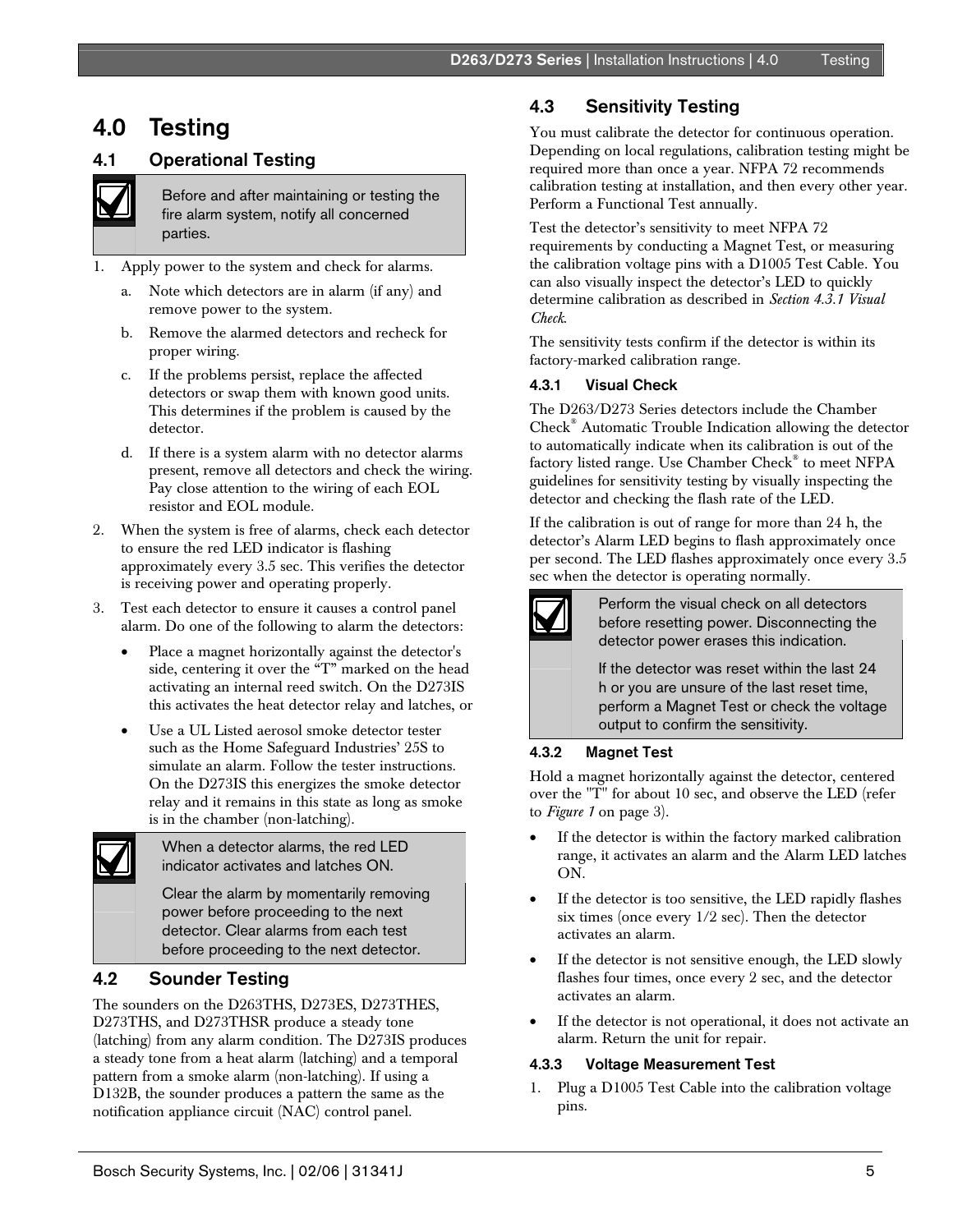#### D263/D273 Series | Installation Instructions | 5.0 Maintenance

2. Connect a digital voltmeter to the D1005 Test Cable.

Connect the negative terminal of the meter to the black wire of the D1005, and then connect the positive terminal of the meter to the test cable's red wire. The white wire of the D1005 is not used.

The voltage measured by the voltmeter is half the detector's sensitivity, in %/ft (m) obscuration.

3. Multiply the voltage by "2."

Ensure the result is within the factory-marked calibration range printed on the label on the bottom of the detector.

- 4. If the detector is outside the factory-marked calibration range, remove it and clean it. Or replace is as described in *Section 5.0 Maintenance* on page 7.
- 5. After cleaning the chamber, recheck the calibration voltage measurement. If the detector is still out of range, return it for re-calibration.

### 4.4 Thermistor Test (For TH and IS models)

Expose the thermistor to a heat source, such as a hair dryer or a shielded heat lamp, until the detector activates an alarm and the Alarm LED latches on.

The D273IS has a separate smoke and heat relay. Only the heat relay changes states during this alarm.



Before proceeding to the next detector, clear each alarm for every test.

# 5.0 Maintenance

At least once a year, clean the detector.



Pay particular attention to the screens when cleaning the detector. In dusty areas or areas of heavy insect concentration, you might need to clean the screens more often.

Unlatch and pry the cover away from the chassis. Refer to *Items 1 through 3* in *Figure 9.* 

- 1. Grasp the chamber and pull it up and away from the chassis. Refer to *Items 4 and 5* in *Figure 9*.
- 2. Clean the cover's interior with a vacuum or clean and dry compressed air.
- 3. Clean the chamber's interior with a vacuum or clean and dry compressed air.



Do not clean the chamber's interior with water.

- 4. Replace the chamber by placing it parallel to the chassis and gently snapping the locking tabs into place.
- 5. Replace the cover.
- 6. Connect the terminal block and return the detector to its mounting plate.
- 7. Test the detector for proper calibration.

Do not paint the detectors. Paint or other foreign matter covering the screens can prohibit or retard smoke from entering the detector.

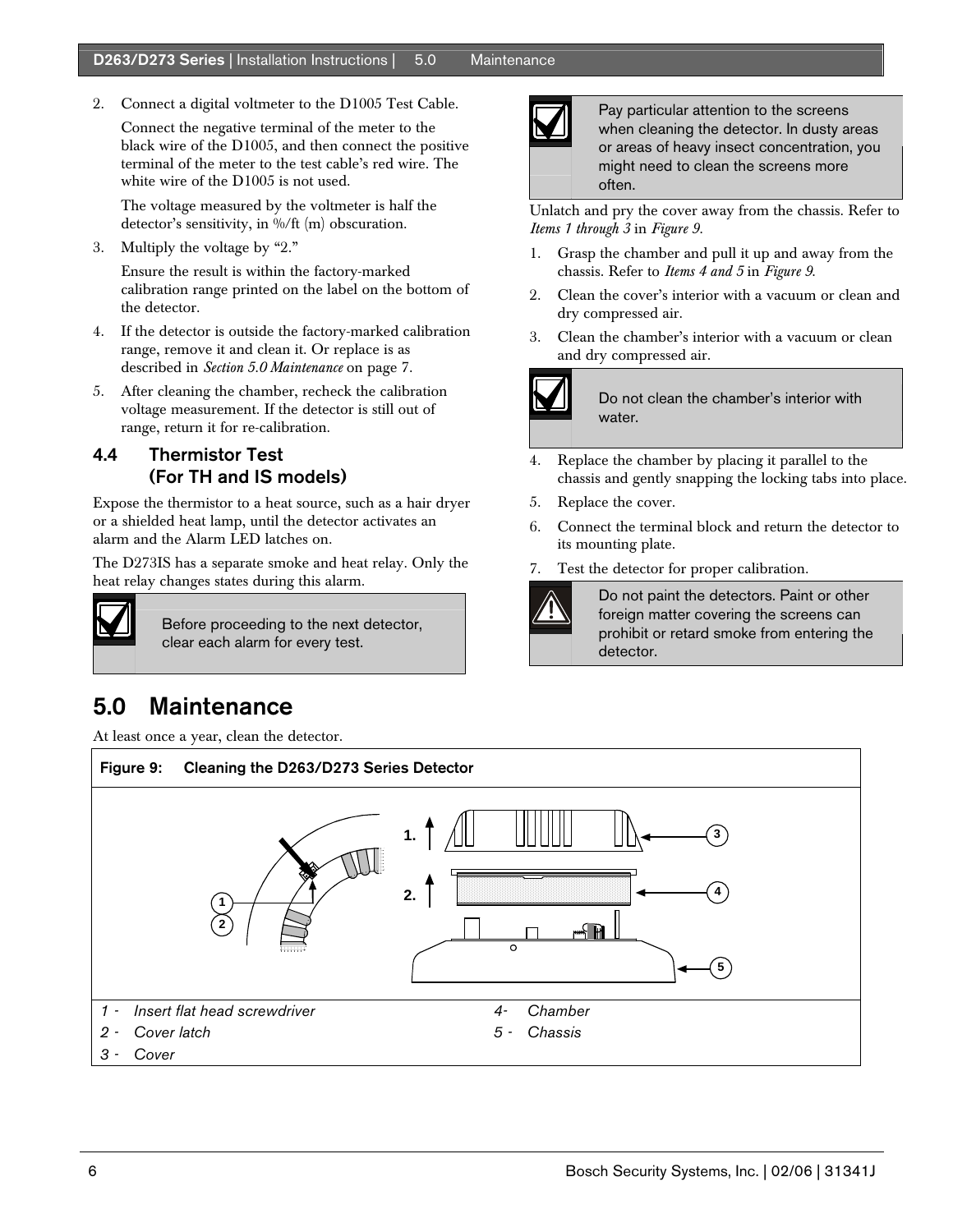# 6.0 Specifications

#### Table 1: Specifications D263 Series **D263** Series **Wiring T**wo-wire Four-wire Four-wire Four-wire Four-wire Standby Voltage 8.5 VDC to 33 VDC 10 VDC 10 VDC to 30 VDC Maximum RMS Ripple | 25% of DC input **Current** Refer to Table 2. **Power up** 22 sec maximum Relay Contacts Form A: 0.5 A; 200 VDC Form C: 120 VAC/30 VDC at 1 A, 30 W maximum **Operating Temperature**  $+32^{\circ}F$  to  $+100^{\circ}F$  (0°C to  $+38^{\circ}C$ ); 0 to 95% RH **Dimensions (H x D)**  $\vert$  2 in. x 5 in. (5.1 cm x 12.7 cm) Control Panel **Compatibility** Refer to *Technical Service Note: Two-Wire Smoke Detector Compatibility* (P/N: 31866). Compatible with all UL Listed, four-wire control panels. For EOL resistor selection, refer to the specific control panel's installation instructions. Patents Smoke detectors are protected by one or more of patents #5,400,014; #5,543,77; #D339,708; #DES293,089

*Table 2* lists the types of the D263/D273 Series Models.

### Table 2: D263/D273 Series Models

| <b>Model</b>                                                | <b>Circuit</b><br>Type | 135°F (57°C)<br><b>Heat Sensor</b> | 85 dB<br>Sounder | Trouble<br>Relay | <b>EOL</b><br>Relay | <b>Auxiliary</b><br>Relay | <b>Current Draw</b> |                                 |
|-------------------------------------------------------------|------------------------|------------------------------------|------------------|------------------|---------------------|---------------------------|---------------------|---------------------------------|
|                                                             |                        |                                    |                  |                  |                     |                           | <b>Standby</b>      | Alarm                           |
| D <sub>263</sub>                                            | Two-wire               |                                    |                  |                  |                     |                           | 100 µA maximum      | Determined by<br>control panel* |
| D263TH                                                      | Two-wire               | X                                  |                  |                  |                     |                           | 100 µA maximum      | Determined by control<br>panel* |
| D <sub>263</sub> THC                                        | Two-wire               | X                                  |                  |                  |                     | X                         | 100 µA maximum      | Determined by control<br>panel* |
| D <sub>263</sub> THS                                        | Two-wire               | X                                  | X                |                  |                     |                           | 100 µA maximum      | Determined by control<br>panel* |
| D <sub>273</sub>                                            | Four-wire              |                                    |                  |                  |                     |                           | 100 µA maximum      | 18 mA maximum                   |
| <b>D273ES</b>                                               | Four-wire              |                                    | X                |                  | X                   |                           | 15 <sub>m</sub> A   | 96 mA maximum                   |
| <b>D273IS</b>                                               | Four-wire              | Isolated                           | $\mathsf{x}$     |                  |                     |                           | 140 µA maximum      | 100 mA maximum                  |
| D273TH                                                      | Four-wire              | x                                  |                  |                  |                     |                           | 100 µA maximum      | 18 mA maximum                   |
| D <sub>27</sub> THC                                         | Four-wire              | $\mathsf{x}$                       |                  |                  |                     | $\mathsf{x}$              | 100 µA maximum      | 33 mA maximum                   |
| D <sub>273</sub> THCS                                       | Four-wire              | X                                  | X                |                  |                     | X                         | 100 µA maximum      | 90 mA maximum                   |
| D273THE                                                     | Four-wire              | X                                  |                  |                  | $\mathsf{x}$        |                           | 15 <sub>m</sub> A   | 36 mA maximum                   |
| D273THES                                                    | Four-wire              | X                                  | X                |                  | X                   |                           | 15 <sub>m</sub> A   | 96 mA maximum                   |
| D273THR                                                     | Four-wire              | $\mathsf{X}$                       |                  | $\mathsf{x}$     |                     |                           | 18 mA maximum       | 36 mA maximum                   |
| D <sub>273</sub> THS                                        | Four-wire              | X                                  | X                |                  |                     |                           | 100 µA maximum      | 78 mA maximum                   |
| D273THSR                                                    | Four-wire              | X                                  | $\mathsf{X}$     | X                |                     |                           | 15 <sub>m</sub> A   | 96 mA maximum                   |
| * Control panel must limit alarm current to 100 mA maximum. |                        |                                    |                  |                  |                     |                           |                     |                                 |